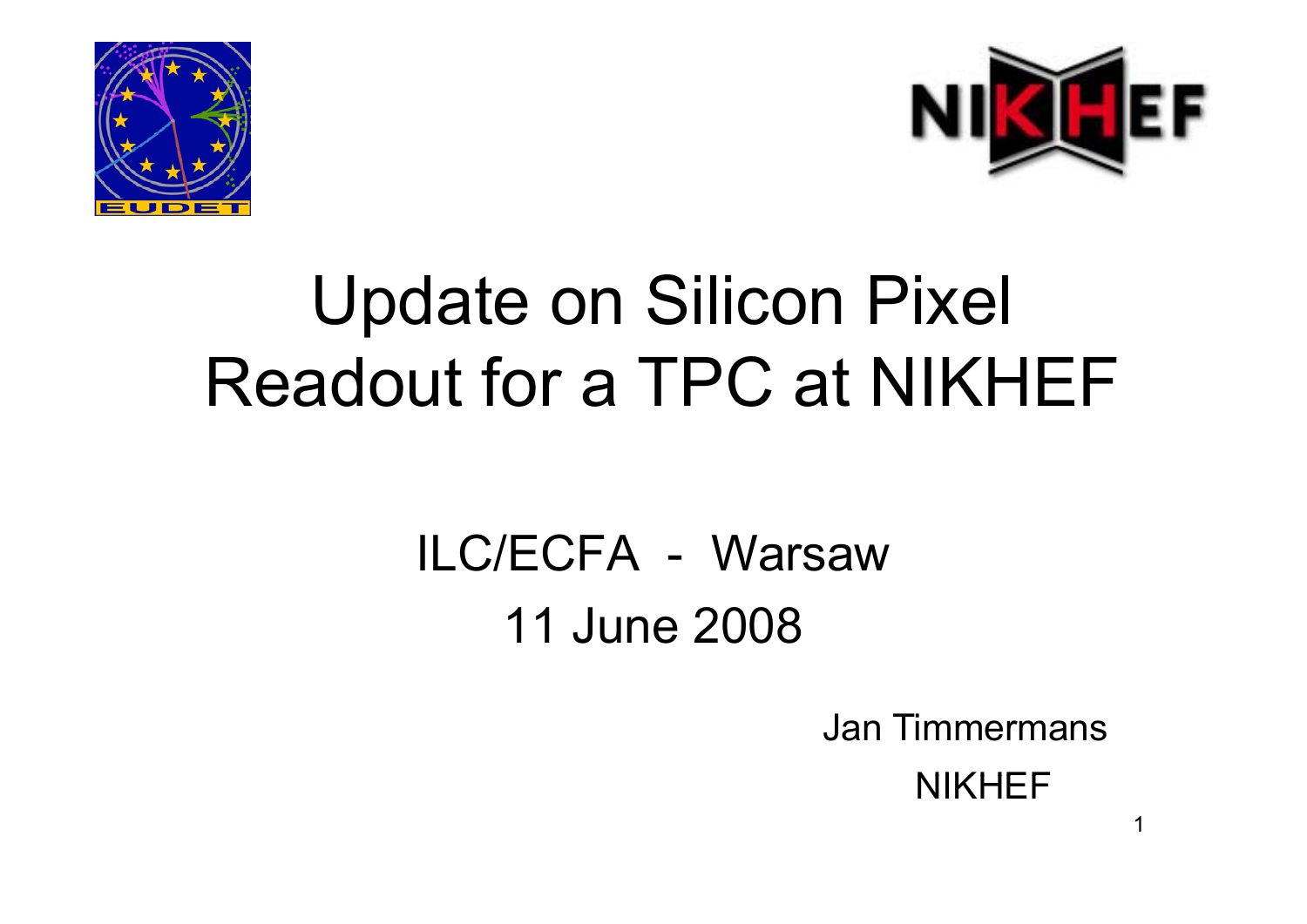### Full post-processing of a TimePix

· Timepix chip + SiProt + Ingrid:

Timepix chip: •256x256 pixels •pixel: 55x55 µm<sup>2</sup> •active surface: 14x14 mm $^{\rm 2}$ MESA+: Ingrid IMT Neuchatel: 15 or 20 μm highly 8kU  $X388$  $50<sub>km</sub>$ 22 SEI  $11$ resistive aSi:H protection layer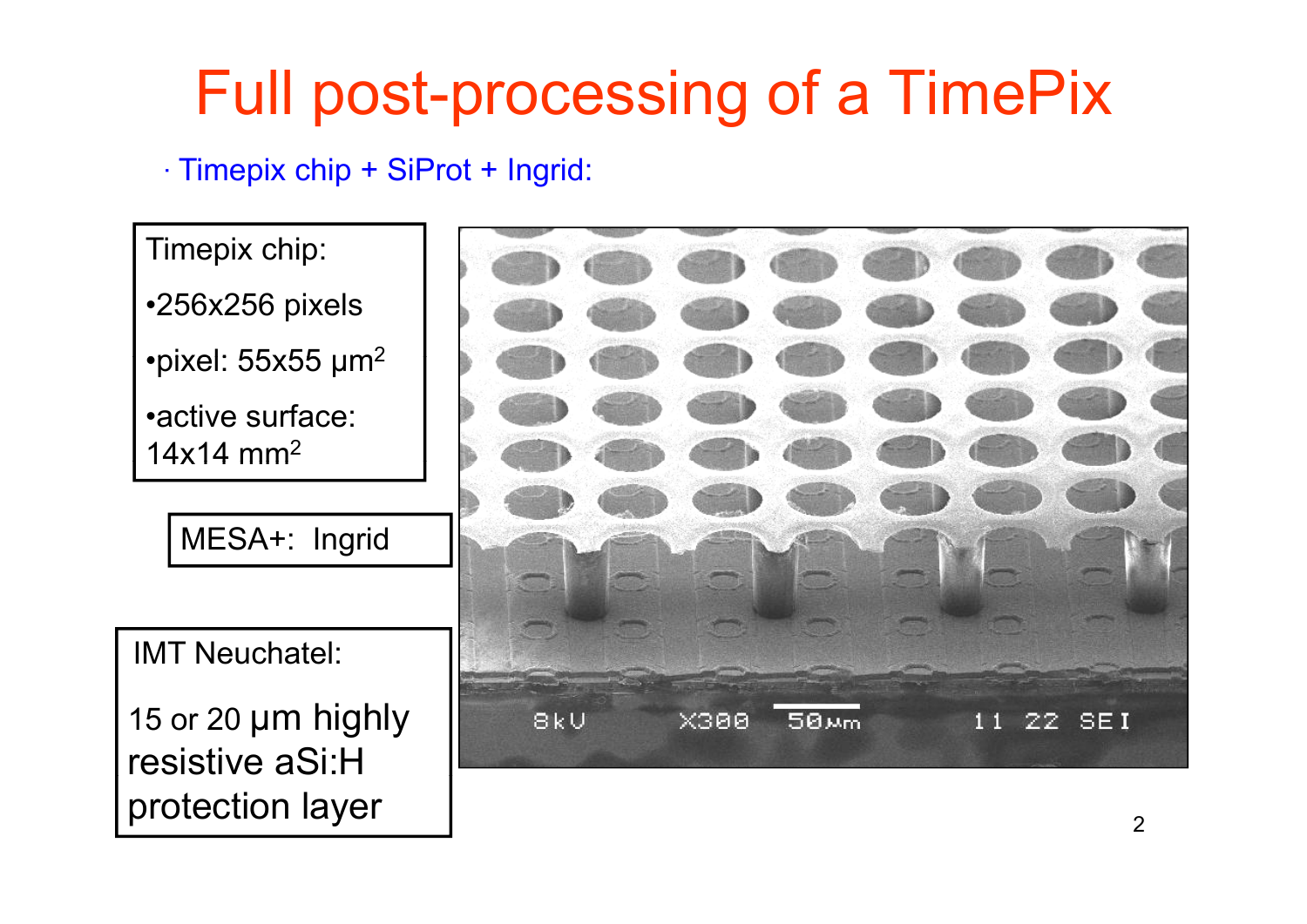### "lifetime" of Medipix2/Timepix chips

- "naked" Medipix chips: up to few hours; sometimes very short! (both in He and in Ar mixtures)
- With 4 μm amorphous Si:
	- $-$  in He/isobutane (80/20): > 3 months
	- –In Ar/isobutane (80/20): ~ 1 day!
- With 20 μm protection layer ???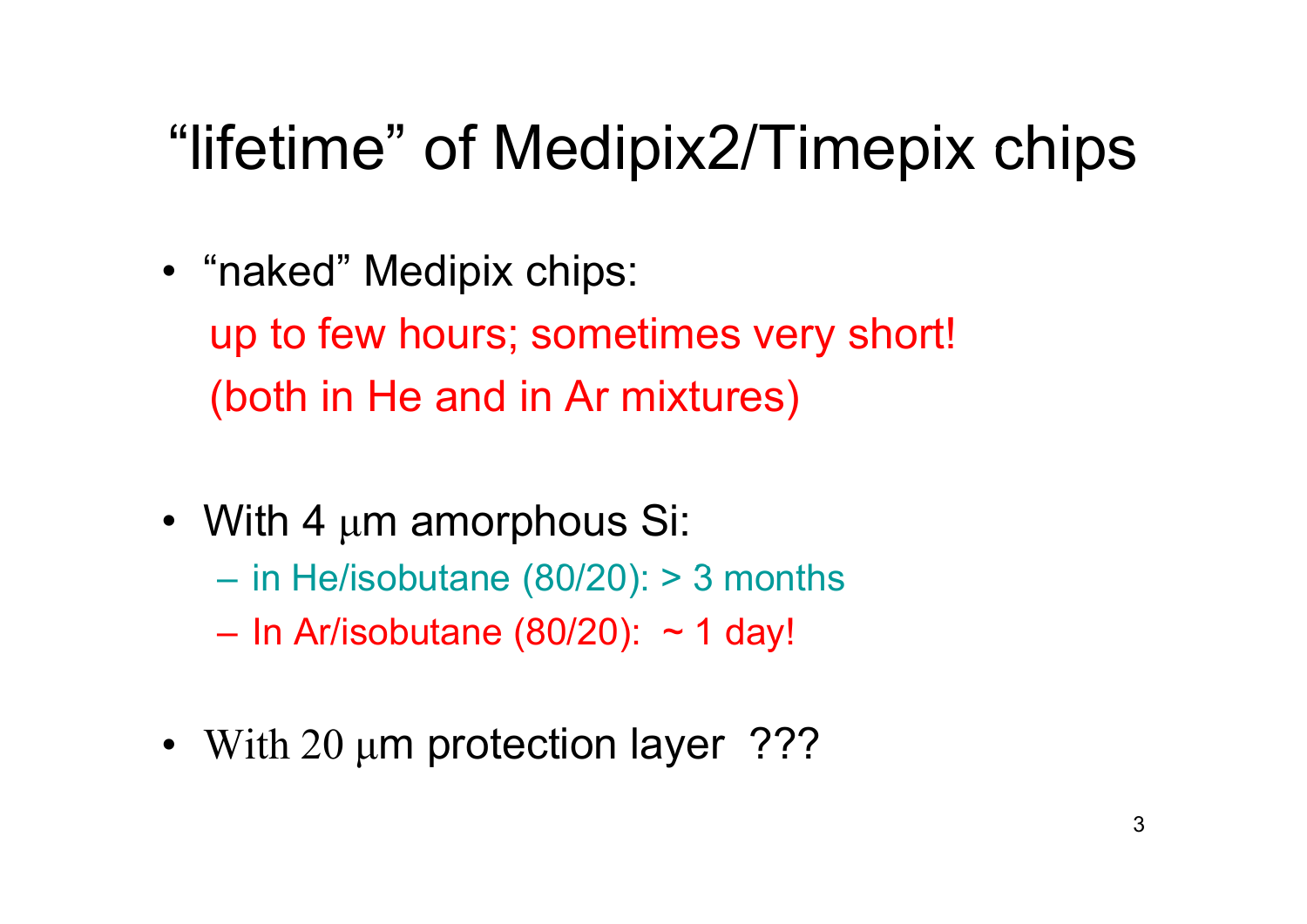#### Final assessment: spark-proofness

- $\bullet$  Provoke discharges by introducing small amount of Thorium in the Ar gas
	- Thorium decays to Radon 222 which emits 2 alphas of 6.3 & 6.8 MeV
	- $-$  Depose on average 2.5.10 $^5$  & 2.7.10 $^5$  e- in Ar/iC $_4$ H $_{10}$ 80/20 at -420 V on the grid, likely to trigger discharges <br>
	Charge mode



During  $\sim$ 3 days, some 5.10<sup>4</sup> alpha events recorded in 1% of which …

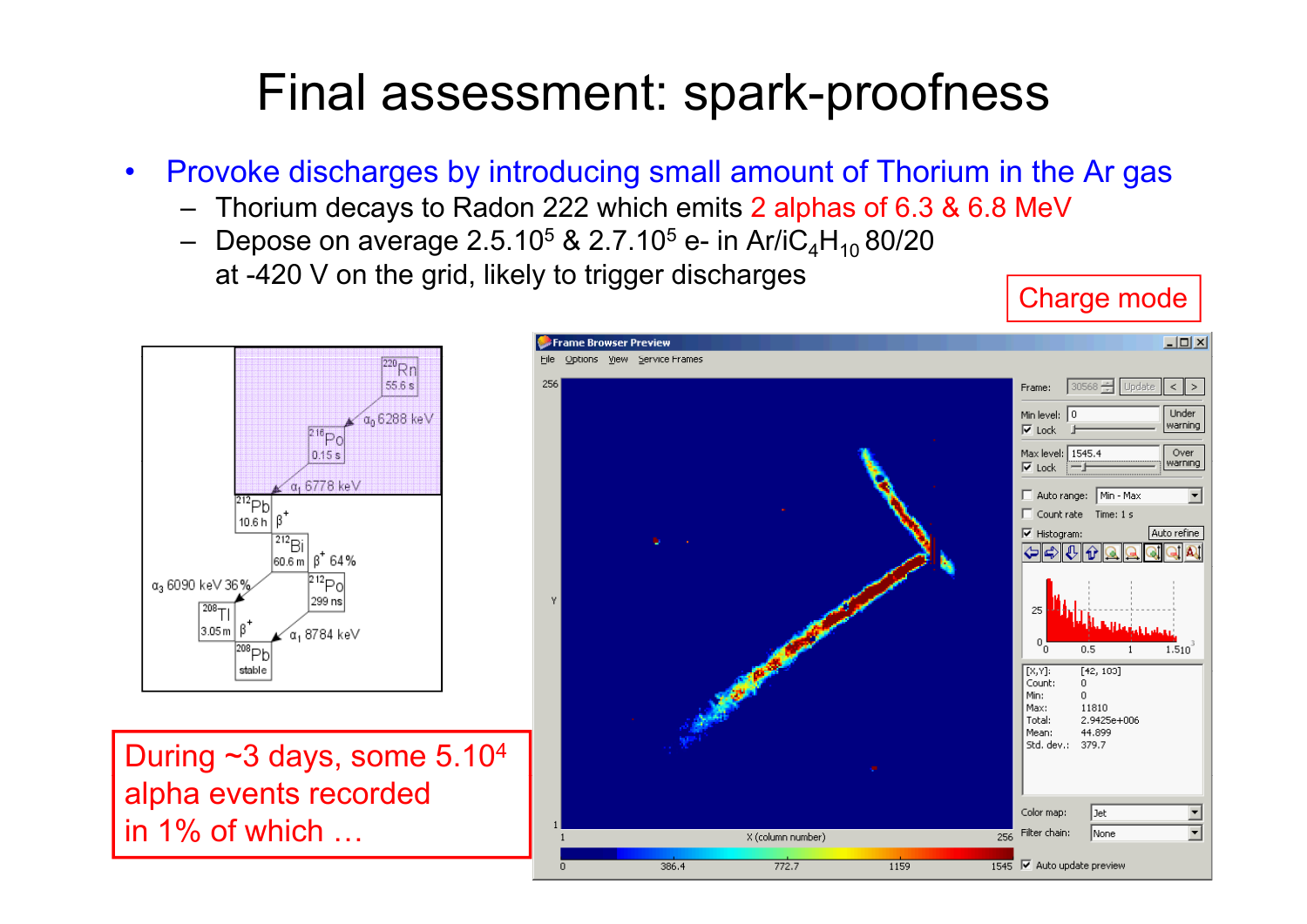### … discharges are observed !

For the 1<sup>st</sup> time: image of discharges are being recorded

Round-shaped pattern of some 100 overflow pixels

Perturbations in the concerned column pixels

- Threshold?
- Power?

Chip keeps working !!

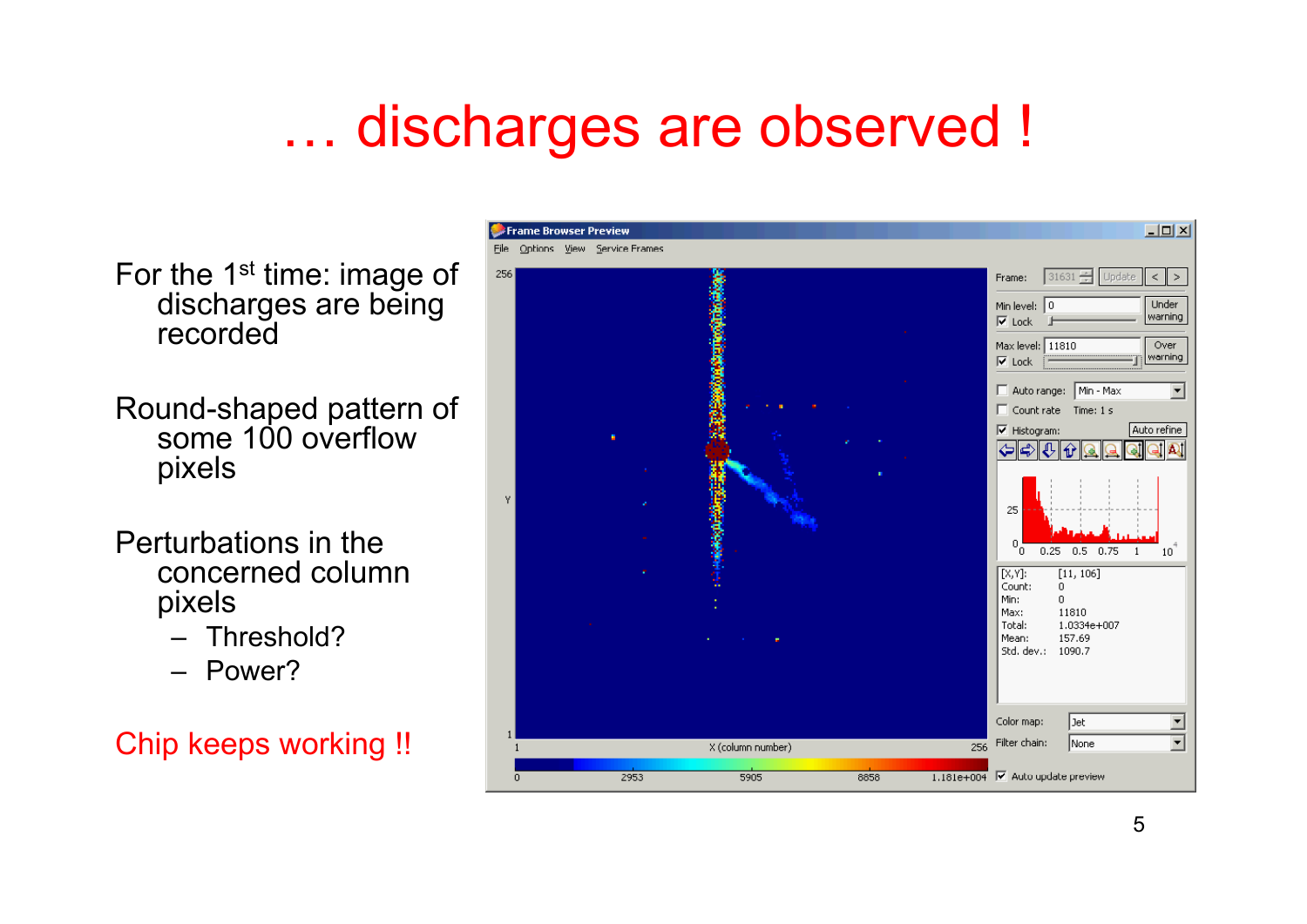Until 3 weeks ago (with 20  $\mu$ m SiProt): no more Timepix chip damaged by discharges

•On 21st May in CERN T9 testbeam:

Chip (with 15 μm SiProt) no longer functioning after  $\frac{3}{4}$  hour in Xe/CO<sub>2</sub> (70/30) mixture at  $V_{\text{grid}}$  = 490 V

•Apart from that: lots of data collected; analysis started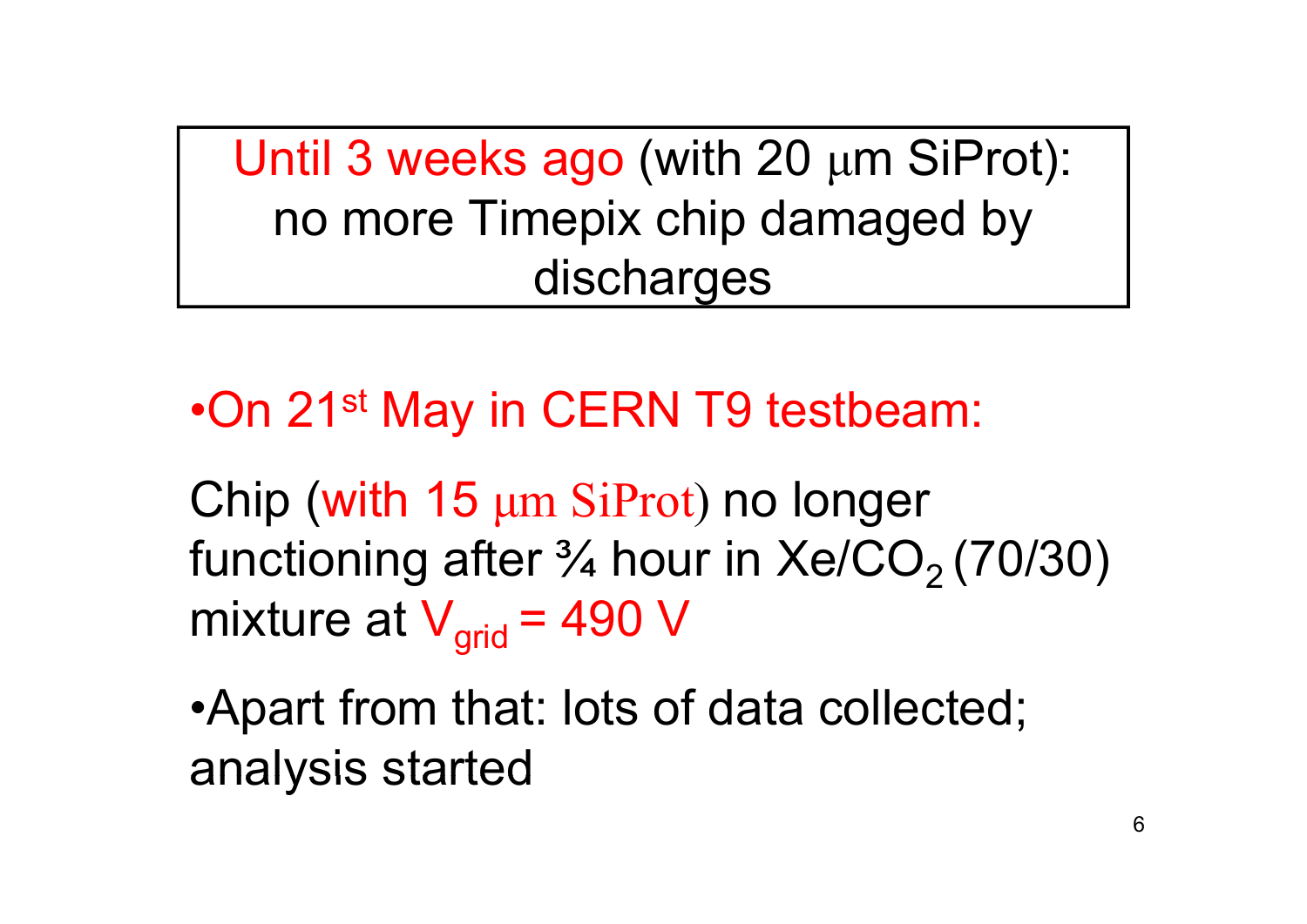## Some events

- • From Nikhef in lab setup with magnet up to 1 T
- • From CERN PS testbeam T9 (2 and 5 GeV pions and electrons)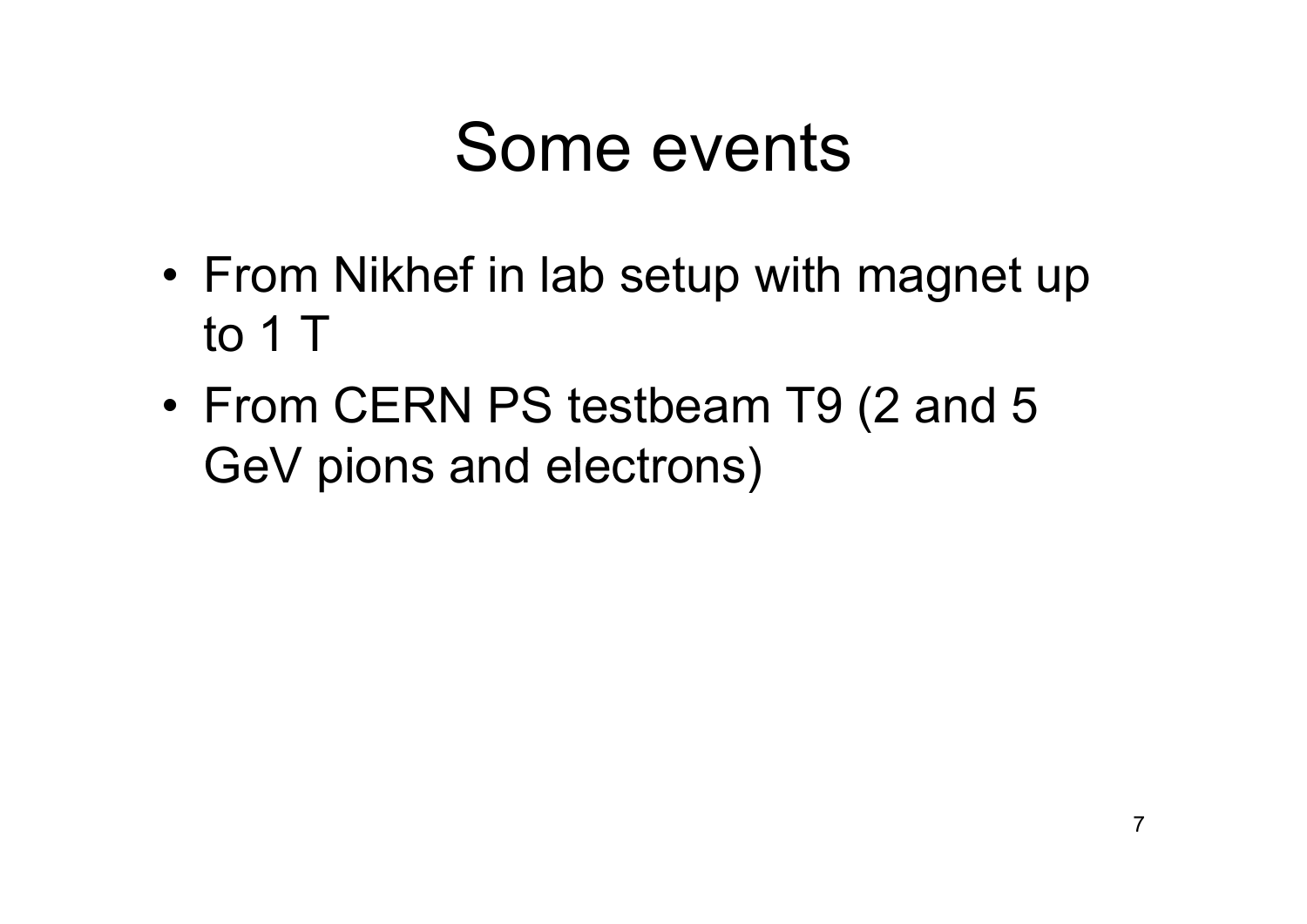#### A 5 cm<sup>3</sup> TPC (two electron tracks from <sup>90</sup>Sr source)

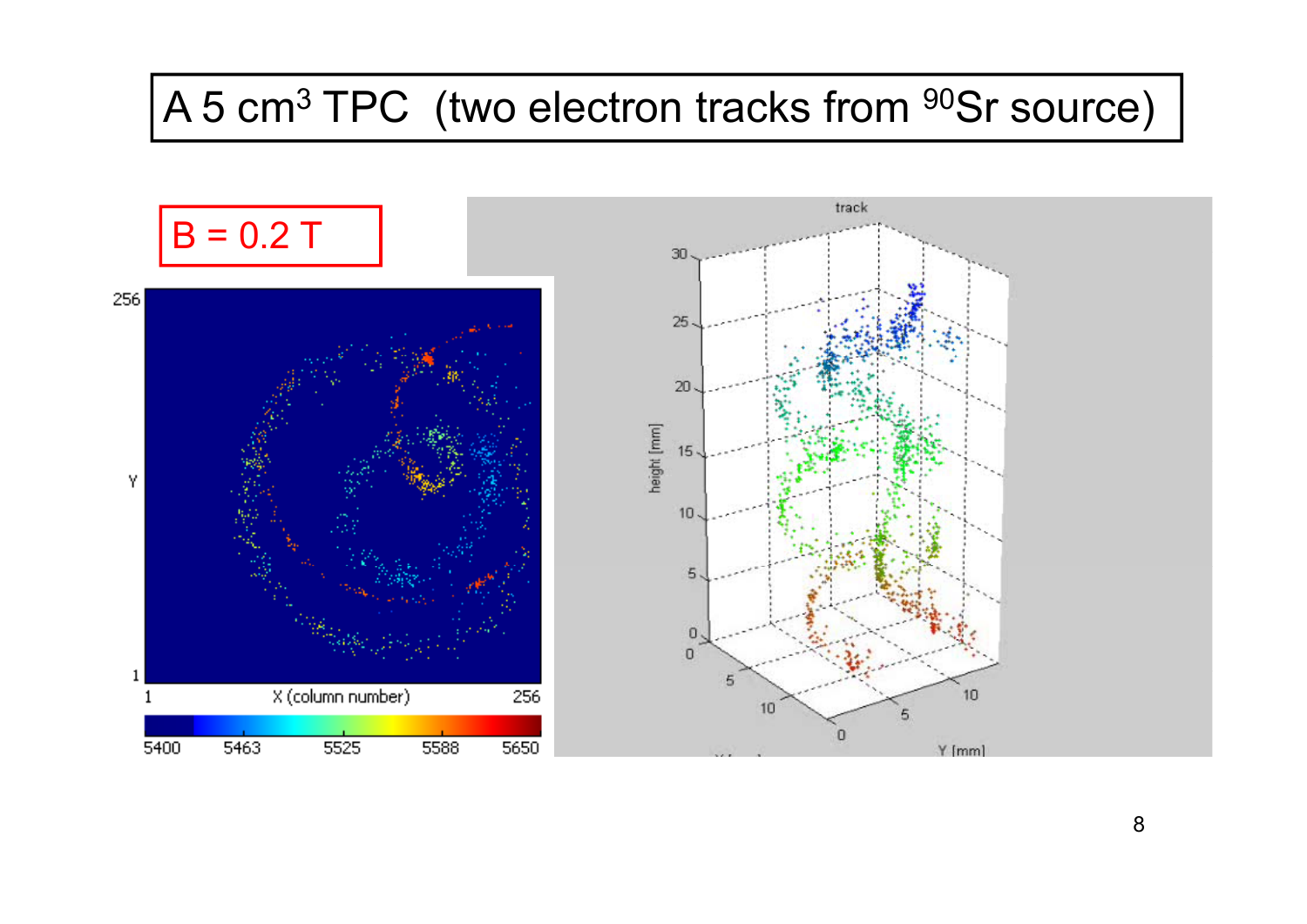#### Cosmic tracks traversing  $\sim$  30 mm drift space in Ar-CF4-iC4H10 (95/3/2%)

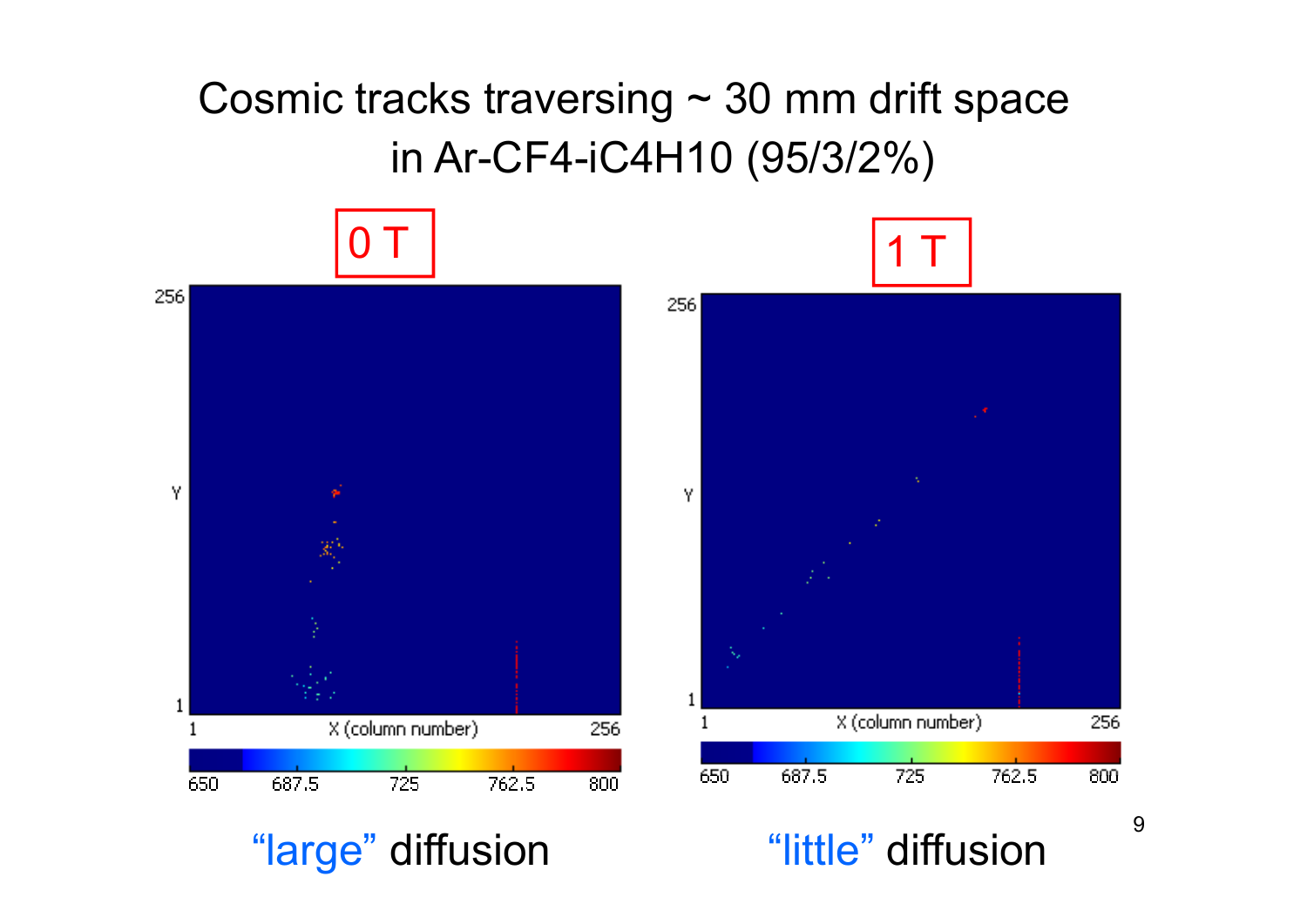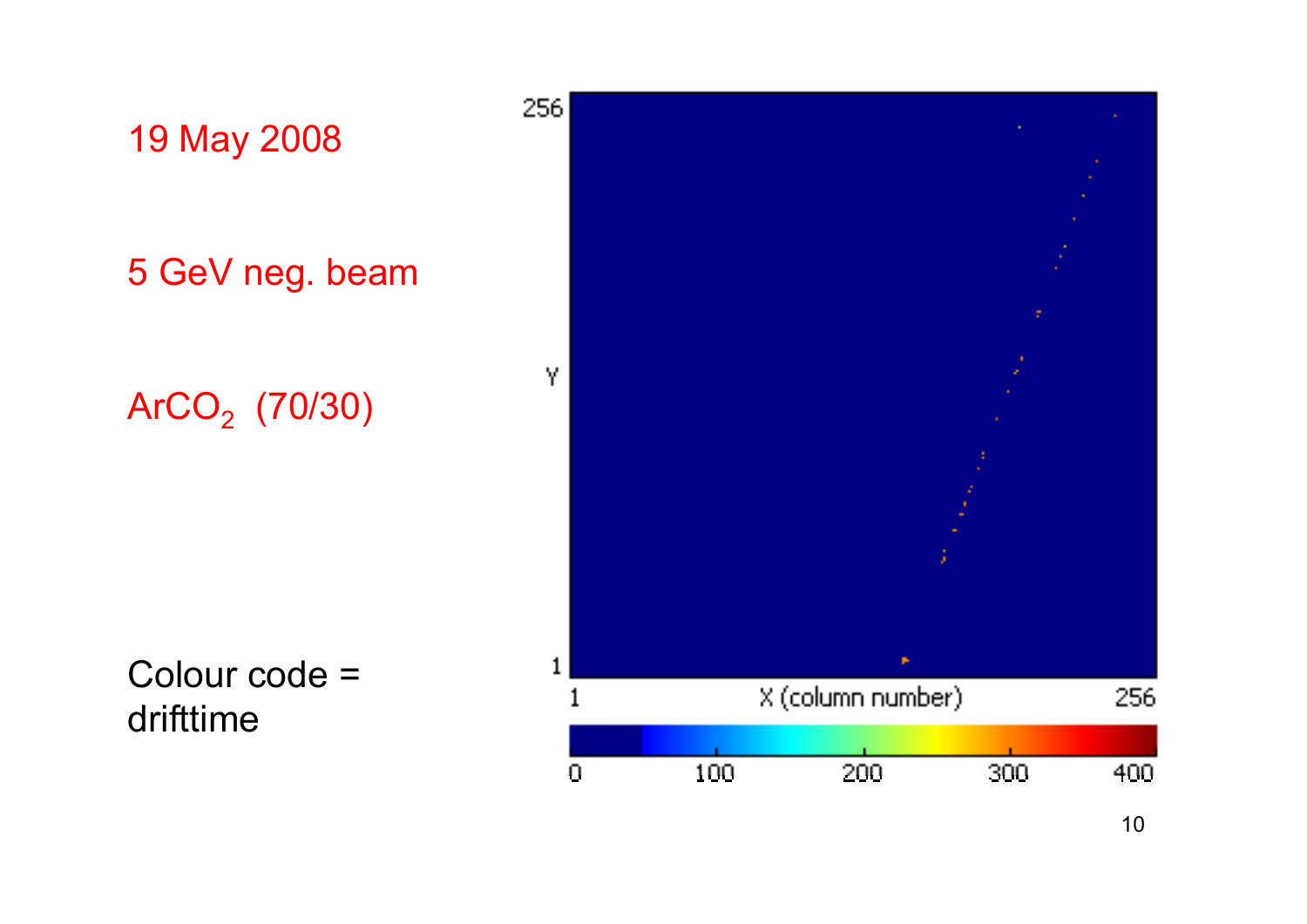

2 GeV ne g. beam "electron" trigger

 $\mathsf{ArCF}_4$ iso $\mathsf B$ (90/3/2)

Colour code = drifttime

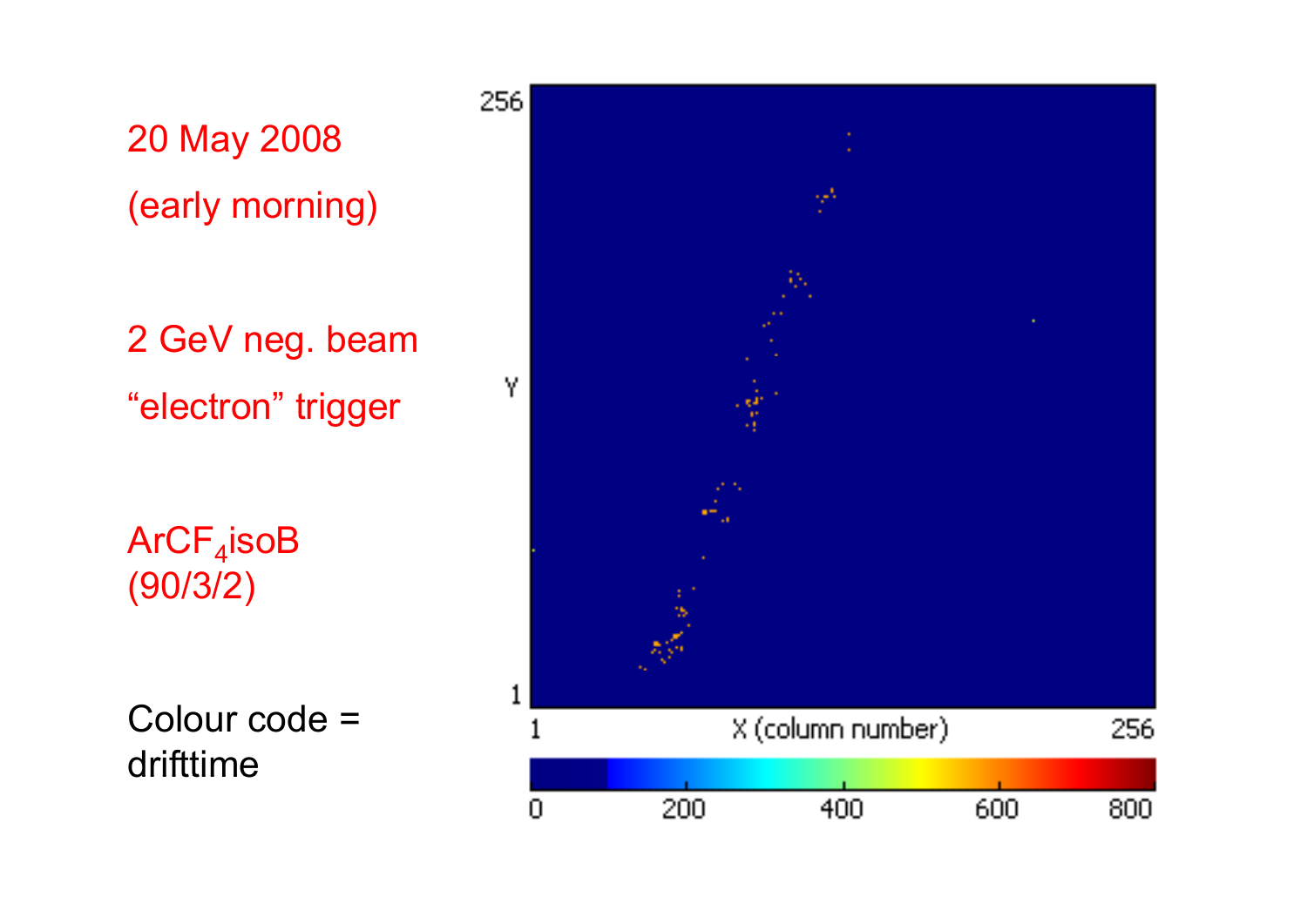

drifttime

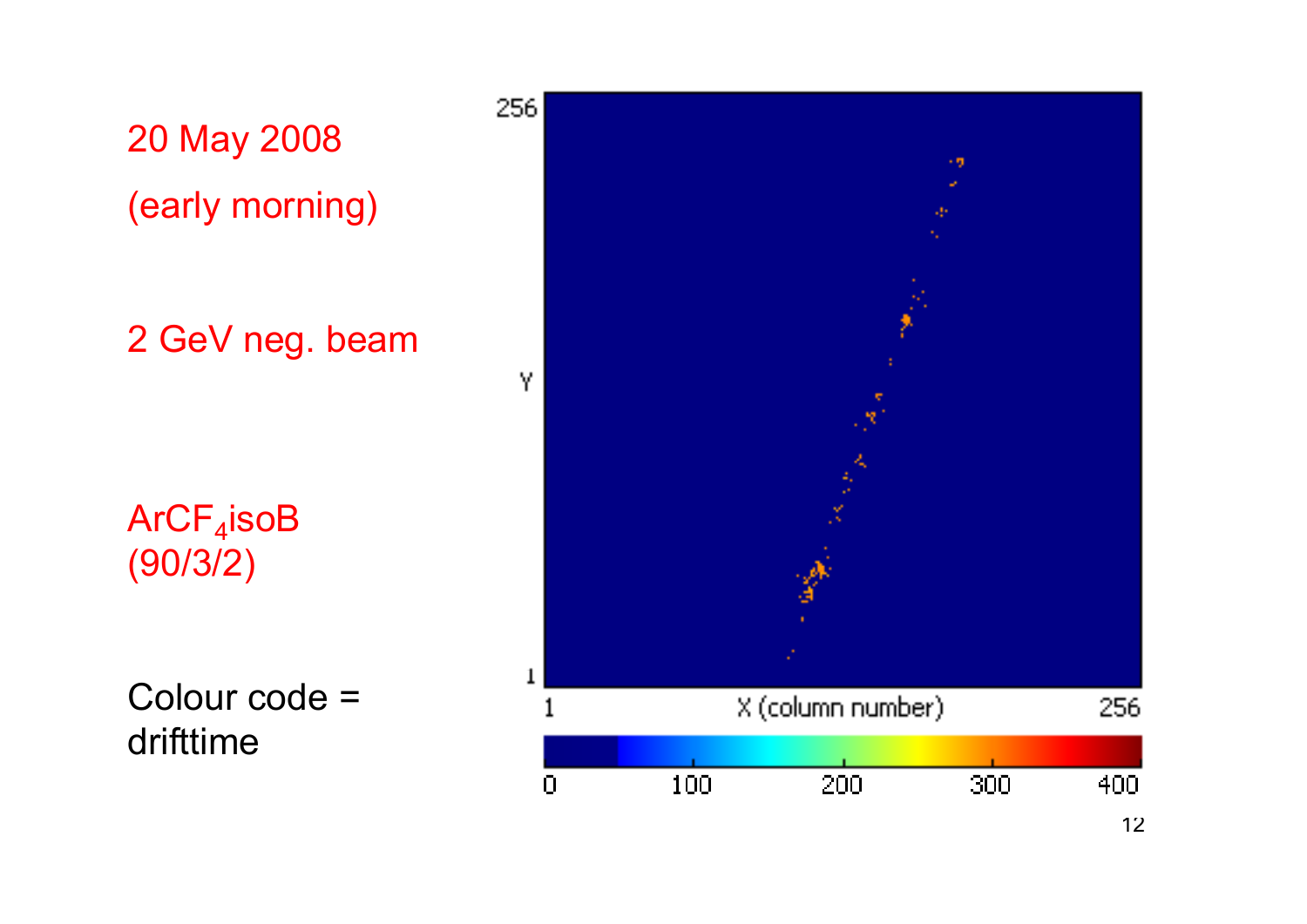

Colour code <sup>=</sup> drifttime



 $\overline{3}$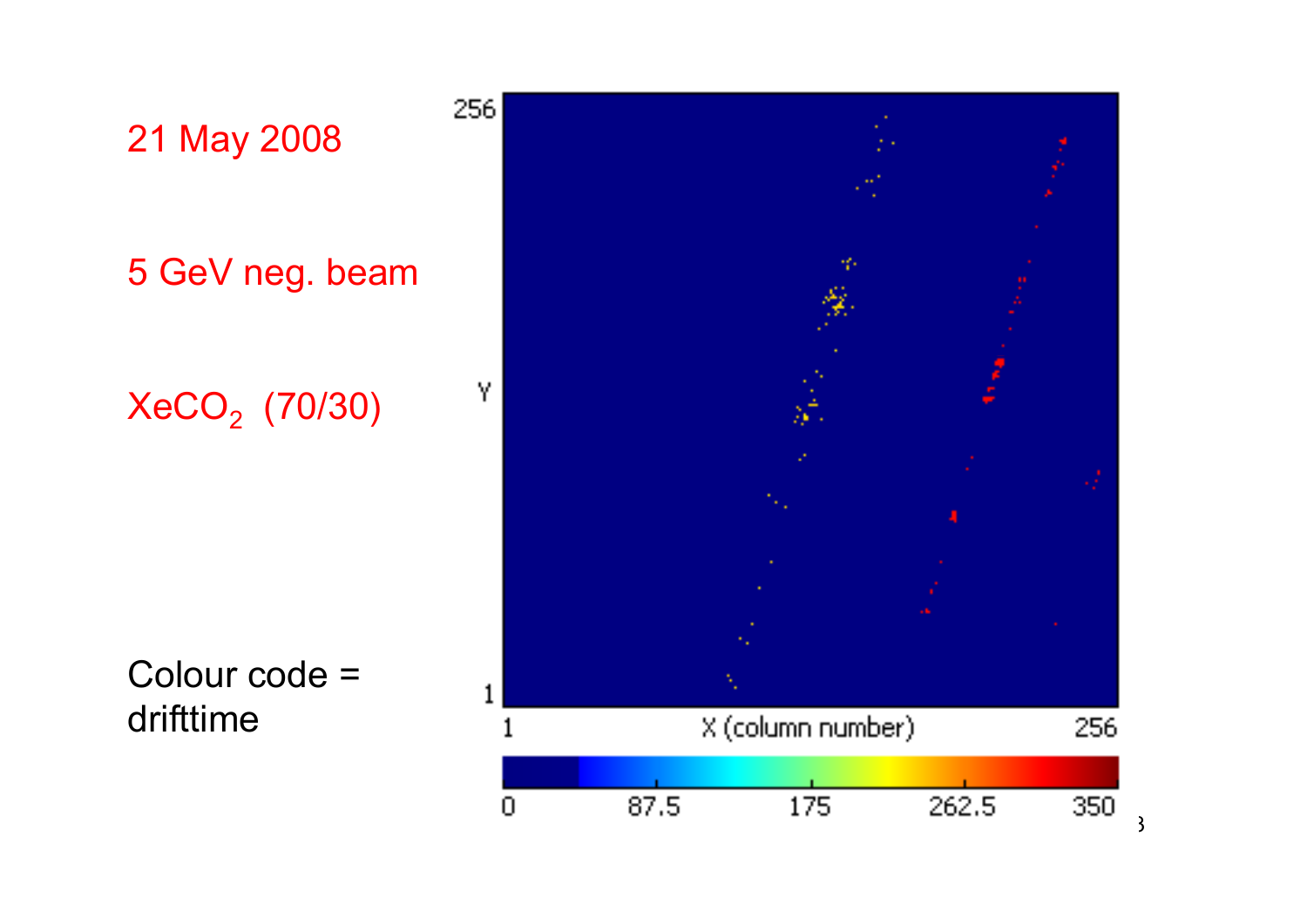

drifttime



14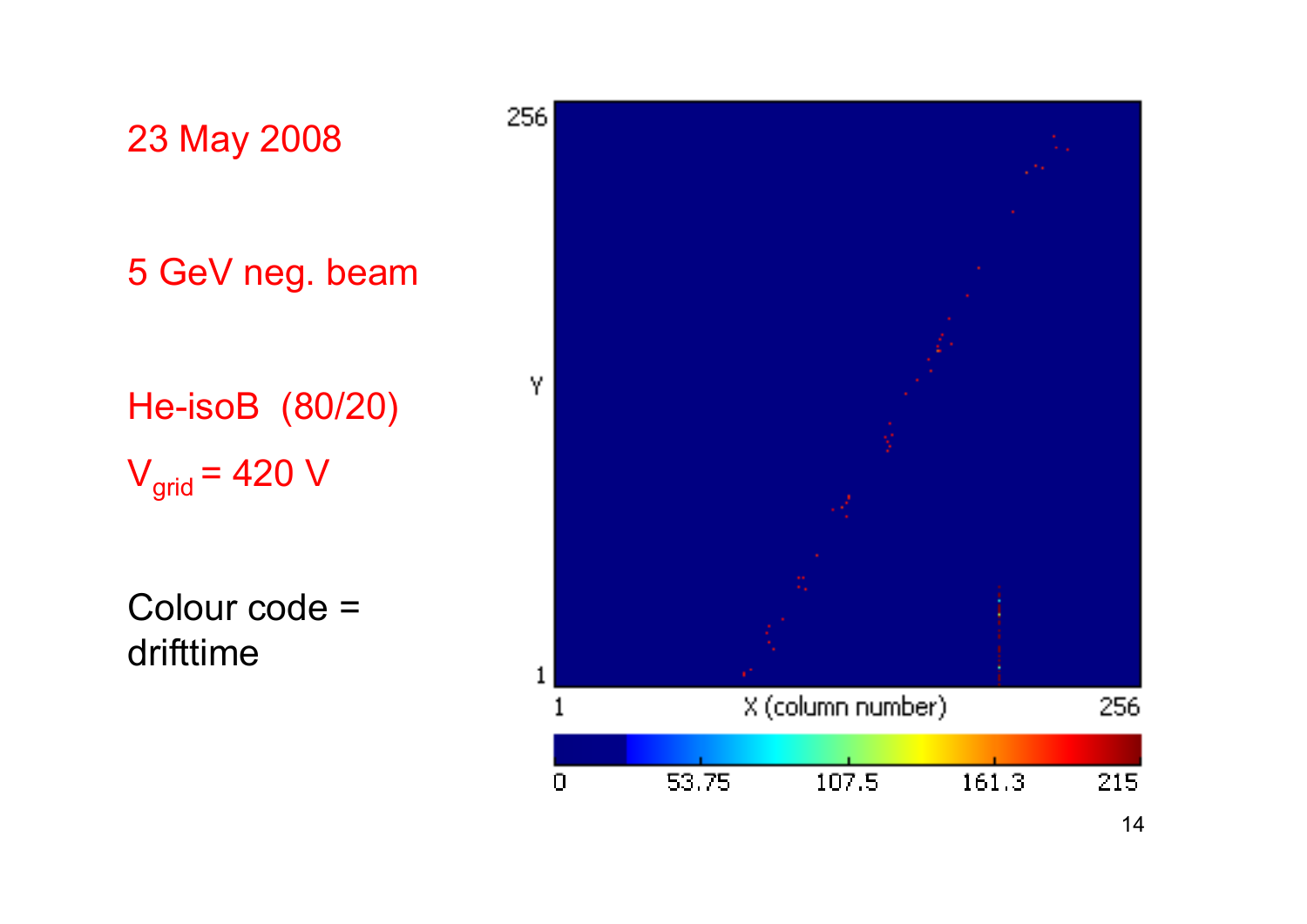- •• Sofar single-chip systems used
- Soon (Eudet deliverable) small multi-chip systems:
	- –– Bonn: two 4-chip boards  $\rightarrow$  on endplate module
	- –Saclay: one 8-chip board  $\rightarrow$  on endplate module
	- –– NIKHEF: 4-chip board, fitting single-chip detector mechanics and drifter (could become endplate module)
- • Later (~3/2009): aim for a 64-chip system (NIKHEF; may be too ambitious; bottleneck could be production of sufficient # Ingrids) Ingrids)